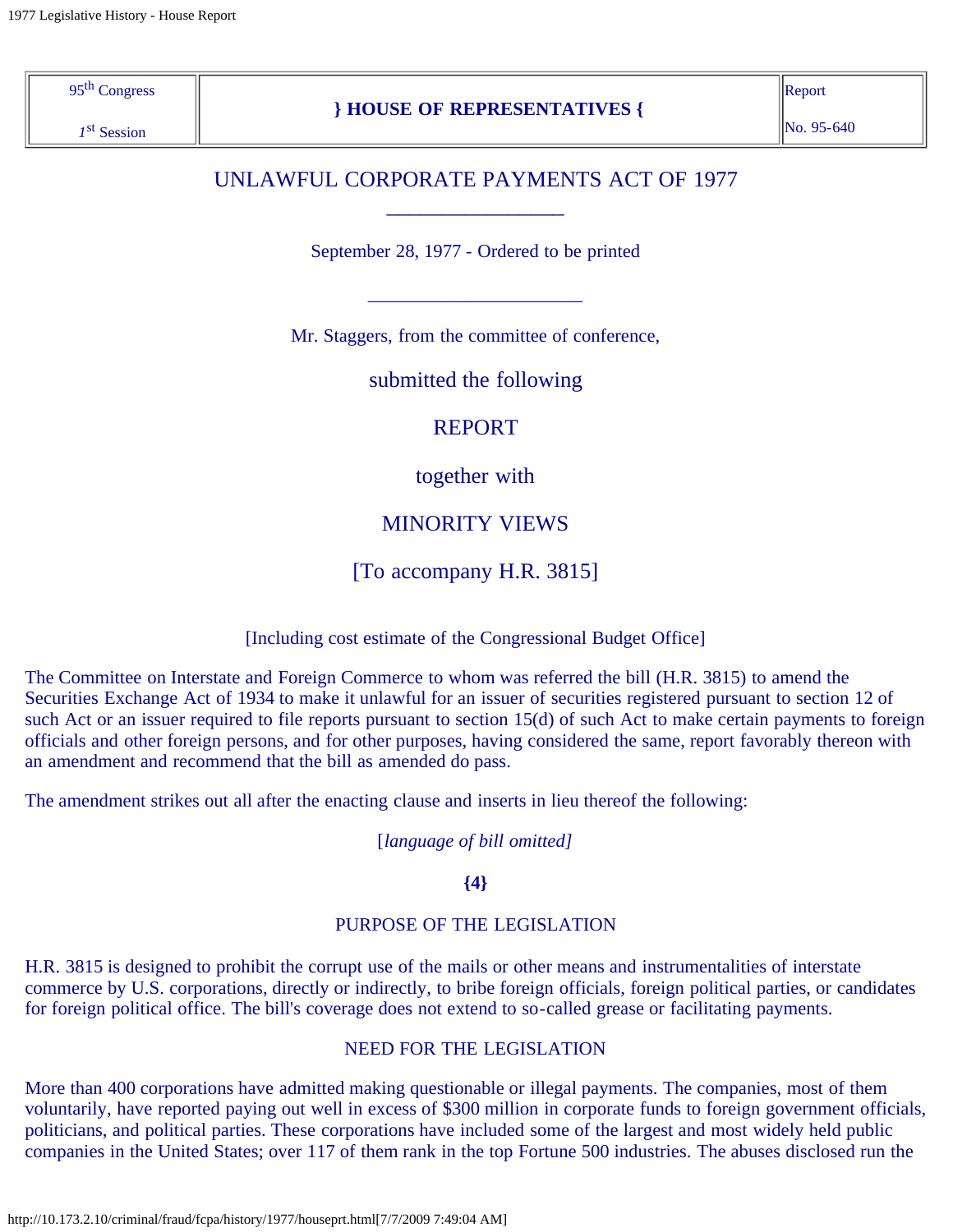gamut from bribery of high foreign officials in order to secure some type of favorable action by a foreign government to so-called facilitating payments that allegedly were made to ensure that government functionaries discharge certain ministrial [sic] or clerical duties. Sectors of industry typically involved are: drugs and health care; oil and gas production and services; food products; aerospace, airlines and air services; and chemicals.

The payment of bribes to influence the acts or decisions of foreign officials, foreign political parties or candidates for foreign political office is unethical. It is counter to the moral expectations and values of the American public. But not only is it unethical, it is bad business as well. It erodes public confidence in the integrity of the free market system. It short-circuits the marketplace by directing business to those companies too inefficient to compete in terms of price, quality or service, or too lazy to engage in honest salesmanship, or too intent upon unloading marginal products. In short, it rewards corruption instead **{5}** of efficiency and puts pressure on ethical enterprises to lower their standards or risk losing business.

Bribery of foreign officials by some American companies casts a shadow on all U.S. companies. The exposure of such activity can damage a company's image, lead to costly lawsuits, cause the cancellation of contracts, and result in the appropriation of valuable assets overseas.

Corporate bribery is also unnecessary. The Secretary of Treasury testified before the Subcommittee on Consumer Protection and Finance:

Paying bribes. . . is simply not necessary to the successful conduct of business in the United States or overseas. My own experience as Chairman of the Bendix Corp. was that it was not necessary to pay bribes to have a successful export sales program.

Nor is Secretary Blumenthal's experience unique. Former SEC Chairman Hills testified:

Indeed, we find in every industry where bribes have been revealed that companies of equal size are proclaiming that they see no need to engage in such practices.

Despite the fact that the payments which this bill would prohibit are made to foreign officials, in many cases the resulting adverse competitive affects are entirely domestic. Former Secretary of Commerce Richardson pointed out that in a number of instances, "payments have been made not to "outcompete" foreign competitors, but rather to gain an edge over other U.S. manufacturers."

Corporate bribery also creates severe foreign policy problems for the United States. The revelation of improper payments invariably tends to embarrass friendly governments, lower the esteem for the United States among the citizens of foreign nations, and lend credence to the suspicions sown by foreign opponents of the United States that American enterprises exert a corrupting influence on the political processes of their nations. For example, in 1976, the Lockheed scandal shook the Government of Japan to its political foundation and gave opponents of close ties between the United States and Japan an effective weapon with which to drive a wedge between the two nations. In another instance, Prince Bernhardt of the Netherlands was forced to resign from his official position as a result of an inquiry into allegations that he received \$1 million in pay-offs from Lockheed. In Italy, alleged payments by Lockheed, Exxon, Mobil Oil, and other corporations to officials of the Italian Government eroded public support for that Government and jeopardized U.S. foreign policy, not only with respect to Italy and the Mediterranean area, but with respect to the entire NATO alliance as well.

Finally, a strong antibribery statute would actually help U.S. corporations resist corrupt demands. According to former Gulf Oil Co., Chairman Bob Dorsey:

If we could cite our law which says we just may not do it, we would be in a better position to resist these pressures and refuse those requests.

#### **{6}** NATURE OF THE LEGISLATION

The committee considered two possible approaches for curbing the type of bribery payments defined in sections 2 and 3. One approach is to require that these payments be publicly disclosed and criminal penalties imposed for failure to disclose. The other approach, which the committee adopted in H.R. 3815, is to outlaw the payoffs with criminal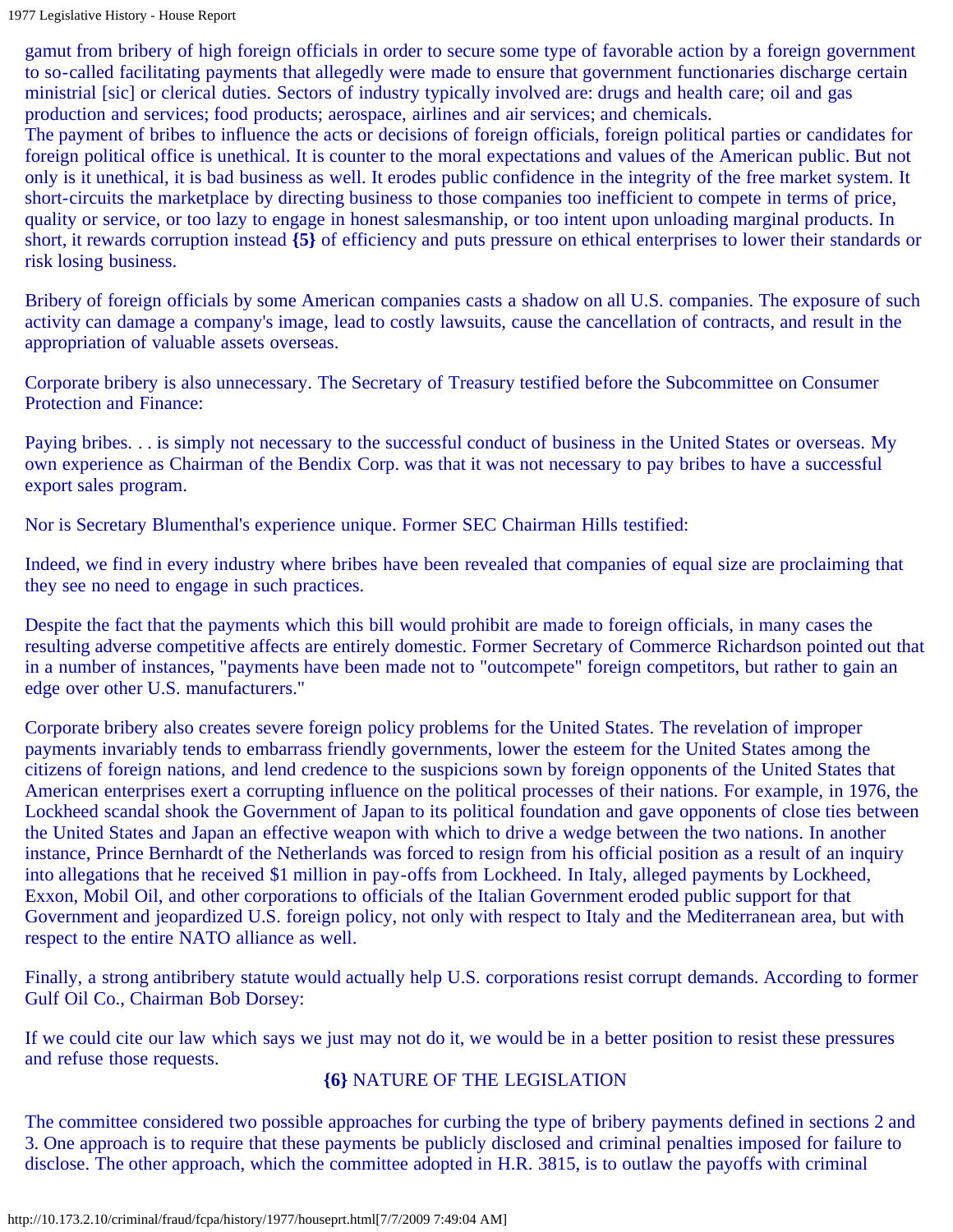1977 Legislative History - House Report

#### sanctions.

The Subcommittee on Consumer Protection and Finance received extensive testimony on both approaches during the 94<sup>th</sup> and 95<sup>th</sup> Congresses. There emerged a clear consensus that foreign bribery is a reprehensible activity and that action must be taken to proscribe it. After carefully considering all the testimony adduced, the committee concluded that it should be outlawed rather than legalized through disclosure. The committee believes the criminalization approach to be the most effective deterrent, the least burdensome on business, and no more difficult to enforce than disclosure.

The committee determined that disclosure can never be an effective deterrent because the anticipated benefit of making a bribe, such as winning a multimillion dollar contract, generally exceeds the adverse effect, if any, of disclosing 1 year later a lump sum figure without names, amounts or even countries. Criminalization, on the other hand, has proven an effective deterrent. Although a vast number of questionable corporate payments have been disclosed, subsequent management changes have been attendant only to disclosures of domestic bribery. The reason is obvious: domestic bribes are clearly illegal whereas foreign bribes are not.

The committee also found that criminalization is no more difficult to enforce than disclosure. Both approaches involve proving beyond a reasonable doubt the same factual and legal elements. Most importantly, though, criminalization is far less burdensome on business. Most disclosure proposals would require U.S. corporations doing business abroad to report all foreign payments including perfectly legal payments such as for promotional purposes and for sales commissions. A disclosure scheme, unlike outright prohibition, would require U.S. corporations to contend not only with an additional bureaucratic overlay but also with massive paperwork requirements.

## COMMITTEE CONSIDERATION

The committee's consideration of improper overseas payments and related abuses by some American corporations commenced during the 94<sup>th</sup> Congress. The legislative proposals considered during the 94<sup>th</sup> Congress were based, in part, on an extensive "Report on Questionable and Illegal Corporate Payments and Practices" that was issued by the SEC on May 12, 1976. The SEC Report summarized that agency's enforcement efforts with respect to such corporate payments under existing law and revealed the widespread nature of the practice of questionable corporate foreign payments. On September 21 and 22, 1976, the Subcommittee on Consumer Protection and Finance held hearings on several bill to prohibit such payments including H.R. 15481, H.R. 13870, H.R. 13953, and S. 3664. Testimony was presented by the Chairman of the Securities and Exchange Commission Roderick Hills, **{7}** representatives from the Departments of State, Treasury, and Commerce, Representative John E. Moss, Chairman of the Subcommittee on Oversight and Investigations, Representative Solarz, Representative Harrington, the American Institute of Certified Public Accountants, public interest groups and the Bar. As a result of end of session pressures, the Subcommittee was unable to report the bill out prior to the adjournment of the  $94<sup>th</sup>$  Congress.

In the 95<sup>th</sup> Congress, the Subcommittee on Consumer Protection and Finance held hearings on April 20 and 21, 1977, which focused on the bills H.R. 1602 (Messrs. Murphy and Solarz) and H.R. 3815 (Mr. Eckhardt). The subcommittee heard from Secretary of the Treasury Blumenthal, Chairman of the Securities and Exchange Commission Williams, Representative Moss, Representative Harrington, public interest groups and the bar. The subcommittee reported out H.R. 3815 with amendments on May 12, 1977. The full committee reported the bill by voice vote on September 20, 1977, a quorum being present.

#### SECTION BY SECTION ANALYSIS

*Section. 1. Short Title*

This title may be cited as the "Unlawful Corporate Payments Act of 1977".

*Section. 2. Prohibition Against Certain Payments to Officials by Registered Companies*

This section of the bill, which enacts a new section 30A of the Securities Exchange Act of 1934, prohibits the corrupt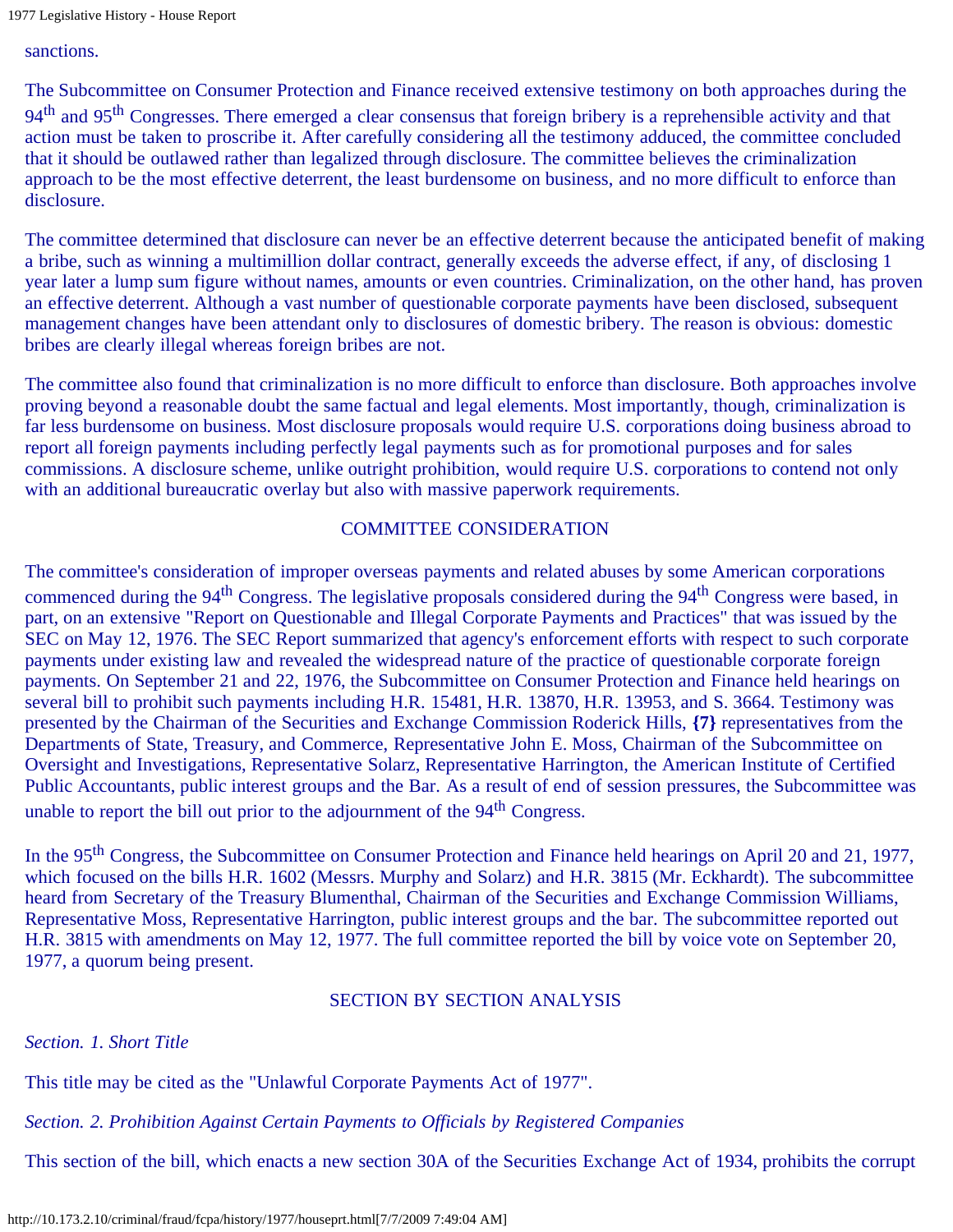use of the mails or other means and instrumentalities of interstate commerce to offer, pay or promise to pay any money, or to offer, or give, or promise to give anything of value to any foreign official, any foreign political party or any candidate for foreign political office. The new provision would also prohibit the authorization of such payments or gifts. The prohibition in section 2 applies to any issuer of securities registered with the Commission pursuant to section 12(b) of the Securities Exchange Act or required to file reports with the Commission pursuant to section 15(d) of the act. Section 2 also applies to any officer, director, employee, or agent of such an issuer, and to any natural person in control of such an issuer, who may authorize, order or carry out, any act or practice constituting a violation of this section. However, an agent of the issuer shall not be subject to the sanctions of section 2 unless the issuer is found to have violated the section.

The term "control" is defined as the power to exercise a controlling influence over the management or policies of a domestic concern. Any person who owns beneficially, either directly or through one or more controlled domestic concerns, more than 50 per centum of the voting securities of a domestic concern, shall be presumed to control such corporation and any person who does not so own more that 50 percent of the voting securities of such corporation shall be presumed not to have such control.

H.R. 3815 broadly prohibits transactions that are corruptly intended to induce the recipient to use his or her influence to affect any act or decision of a foreign official, foreign government or an instrumentality of a foreign government. The word "corruptly" is used in order to make clear that the offer, payment, promise, or gift, must be intended to induce the recipient to misuse his official position; for example, wrongfully to direct business to the payor or his client, to obtain preferential legislation or regulations, or to induce a foreign official to fail to perform an official function. The word "corruptly" connotes an evil motive or purpose such as that required under 18 U.S.C. 201(b) which prohibits domestic bribery. As in 18 U.S.C. 201(b), the word "corruptly" indicates an intent or desire wrongfully to influence the recipient. It does not require that the act he fully consummated or succeed in producing the desired outcome.

## *Facilitating payments*

The language of the bill is deliberately cast in terms which differentiate between such payments and facilitating payments, sometimes called "grease payments". In using the word "corruptly", the committee intends to distinguish between payments which cause an official to exercise other than his free will in acting or deciding or influencing an act or decision and those payments which merely move a particular matter toward an eventual act or decision or which do not involve any discretionary action. In defining "foreign official", the committee emphasizes this crucial distinction by excluding from the definition of "foreign official" government employees whose duties are essentially ministerial or clerical.

For example, a gratuity paid to a customs official to speed the processing of a customs document would not be reached by the bill. Nor would it reach payments made to secure permits, licenses, or the expeditious performance of similar duties of an essentially ministerial or clerical nature which must of necessity by performed in any event.

While payments made to assure or to speed the proper performance of a foreign official's duties may be reprehensible in the United States, the committee recognizes that they are not necessarily so viewed elsewhere in the world and that it is not feasible for the United States to attempt unilaterally to eradicate all such payments. As a result, the committee has not attempted to reach such payments. However, where the payment is made to influence the passage of law, regulations, the placement of government contracts, the formulation of policy or other discretionary governmental functions, such payments would be prohibited.

The committee fully recognizes that the proposed law will not reach all corrupt payments overseas. For example, Sections 2 and 3 would not permit prosecution of a foreign national who paid a bribe overseas acting entirely on his own initiative. The committee notes, however, that in the majority of bribery cases investigated by the SEC some responsible official or employee of the U.S. parent company had knowledge of the bribery and either explicitly or implicitly approved the practice. Under the bill as reported, such persons could be prosecuted. The concepts of aiding and abetting and joint participation would apply to a violation under this bill in the same manner in which those concepts have always applied in both SEC civil actions and in implied private actions brought under the securities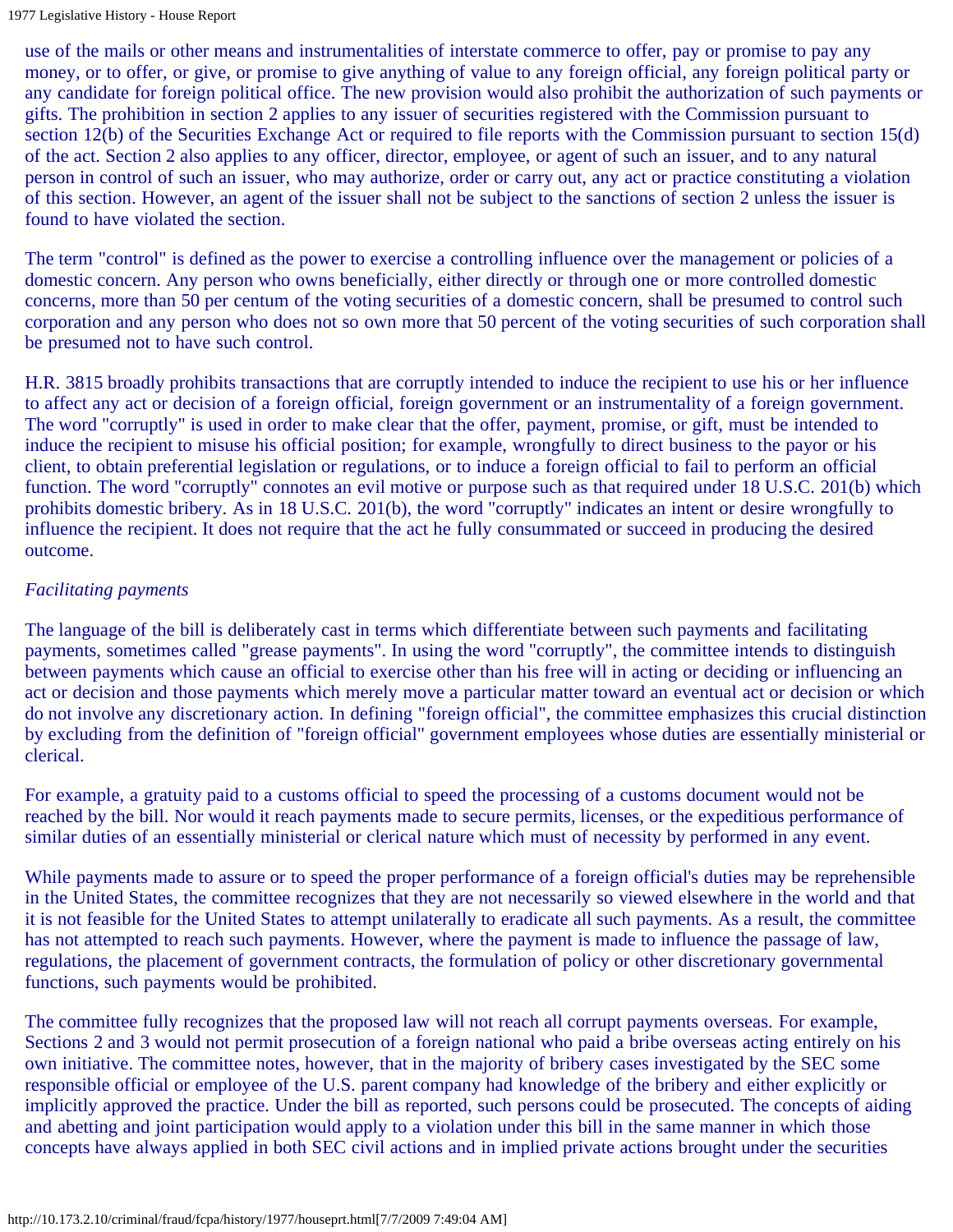1977 Legislative History - House Report

laws generally.

#### **{9}***SEC enforcement*

In the case of companies that currently file reports with the Securities and Exchange Commission, the Committee concluded that the Commission should retain investigative jurisdiction as to the prohibitions against corrupt payments in section 2 of the bill. This has been accomplished by providing that section 2 would amend the Securities Exchange Act of 1934. In the case of domestic concerns not otherwise subject to the Commission's jurisdiction, responsibility for the criminal prosecution of violations of the bill rests solely with the Justice Department.

Since its creation in 1934, the Commission, through its own attorneys, has been solely responsible for the conduct of all civil litigation, both trial and appellate, to which the Commission is a party. This arrangement has been effective and fruitful in insuring the proper discharge of the Commission's statutory mandate to protect the investing public. Accordingly, the committee intends that this arrangement shall not be altered.

The committee found that the SEC was in a far superior position to investigate reporting companies alleged to have bribed foreign officials because of its immediate access to those company's [sic] books and Commission filings. Further, retaining SEC jurisdiction in the case of reporting companies will avoid a costly duplication of effort which would result if enforcement of the antibribery statute were made the sole responsibility of the Justice Department.

Most importantly, the committee recognized the SEC's singular expertise at ferreting out foreign bribery. It was the Commission alone that followed up on the finding of the Watergate Special Prosecution Force in early 1975. On the other hand, it was not until late 1976 that the Justice Department formed a task force to investigate allegations of foreign corporate payments and to review all materials relating to such activities generated by the SEC and congressional committees.

A further reason for vesting investigative jurisdiction in the SEC with respect to section 2 arises from the Commission's well-deserved reputation for independence in its efforts. The committee would prefer to have investigations such as these, which may be politically sensitive, conducted by an independent agency responsive to Congress rather than the Executive branch.

Finally, the committee believes that, by assigning the SEC enforcement responsibilities with respect to Section 2, it will strengthen the Commission's ability to enforce compliance with existing requirements of the securities laws. Although there may be practical impediments to enforcement in individual cases, proof of bribery and other white collar crimes is often difficult to obtain in domestic cases. Moreover, the Commission's enforcement efforts under existing law demonstrate that it is possible to investigate successfully improper foreign payments made on behalf of American corporations.

The SEC's responsibilities would extend to conducting investigations, bringing civil actions, **{10}** commencing administrative proceedings if appropriate,  $(1)$  defending lawsuits against the Commission and its staff arising out of the Commission's obligations under this Act, and referring cases to the Justice Department for criminal prosecution where warranted, just as the Commission currently does with respect to its existing responsibilities under the federal securities laws. The Commission, of course, will retain the power to seek all of the existing equitable remedies that have been recognized by the courts under the securities laws, and the Committee anticipates that the commission will continue to tailor remedies to fit the circumstances of specific cases.

Traditionally, there has been a close working relationship between the Justice Department and the SEC. The Committee fully expects that this cooperation between the two agencies will continue with respect to the enforcement of the provisions of this bill.

The Committee intends that the courts shall recognize a private cause of action based on this legislation, as they have in cases involving other provisions of the Securities Exchange Act, on behalf of persons who suffer injury as a result of prohibited corporate bribery. The recognition of such a private cause would enhance the deterrent effect of this legislation and provide a necessary supplement to the enforcement efforts of the Commission and the Department of Justice.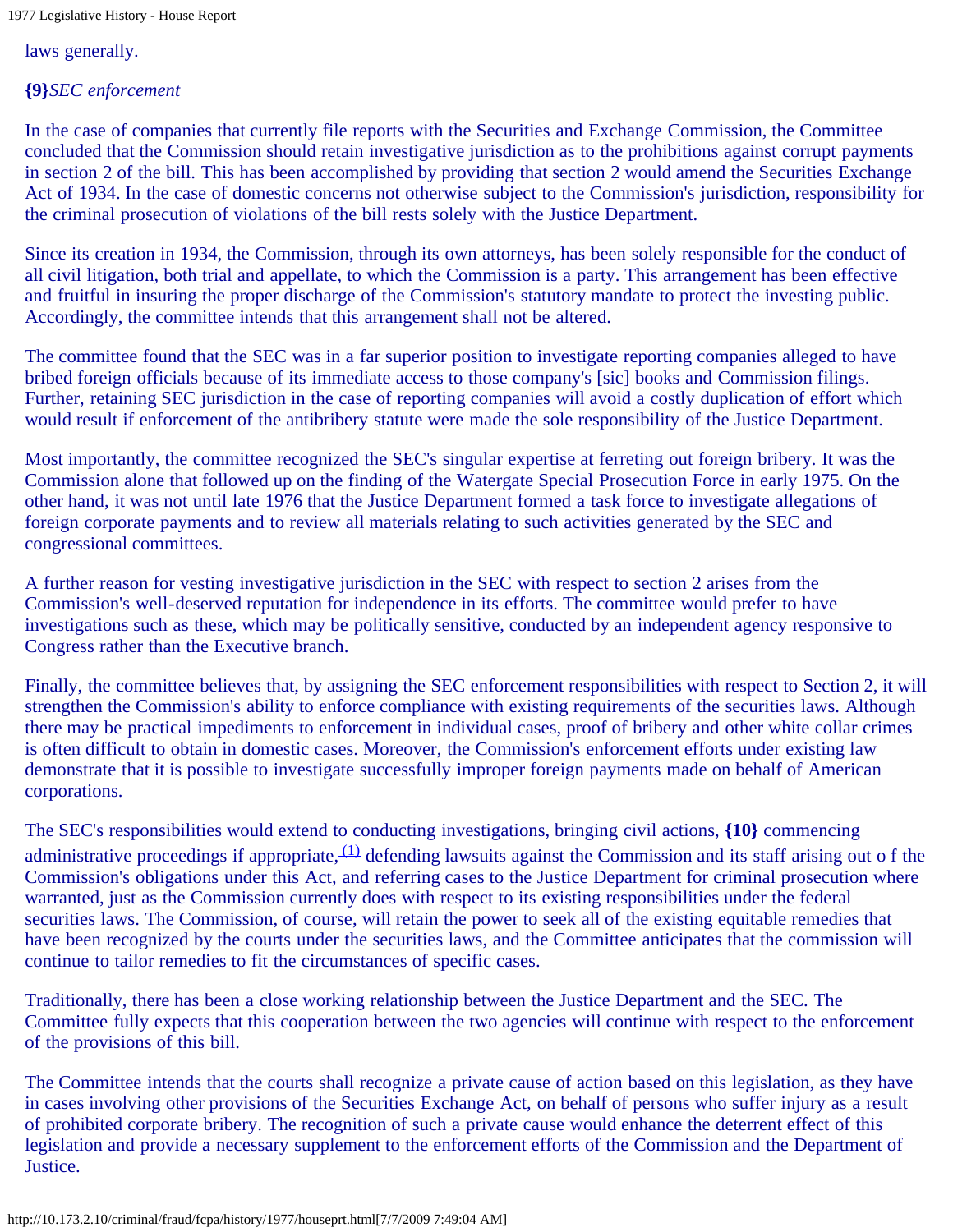In addition, the Committee intends that no proof of *scienter* be required in a Commission enforcement action brought under the provisions of this bill, or of any other provision of the federal securities laws. Although the Supreme Court has held that private plaintiffs seeking to recover monetary damages for violations of Securities Exchange Act Rule 10b-5, 17 CFR 240.10b-5, must establish that the defendant acted with *scienter*, the appellate courts quite properly have never required proof of *scienter* in any of the Commission's own enforcement proceedings. *Compare Ernst & Ernst v. IIochfelder*, 425 U.S. 185 (1976) with *Securities and Exchange Commission v. World Radio Mission, Inc.,* 544 F.2d 535 (1st Cir. 1976); *Securities and Exchange Commission v. Management Dynamics, Inc.,* 515 F.2d 801 (2d Cir. 1975); *Securities and Exchange Commission v. Spectrum, Ltd.,* 489 F.2d 535 (2d Cir. 1973). In the context of an SEC action to enjoin future violations of the securities laws, a defendant's state of mind should make no difference. The harm to the public is the same regardless of whether or not the violative conduct involved *scienter*. Because an SEC enforcement action is designed to protect the public against the recurrence of violative conduct, and not to punish a state of mind, this Committee intends that *scienter* is not an element of any Commission enforcement proceeding. In so stating, we affirm the views expressed in 1975, when the Congress considered the Securities Acts Amendments of 1975. See S. Rep. 94-75, 94<sup>th</sup> Cong., 1<sup>st</sup> Sess. (1975) at 76.

The bill as reported provides that any officer, director or agent of an issuer or a domestic business concern, or any natural person in con- **{11} -**trol of such a corporation, must be found to have violated the law "knowingly and willfully." Consistent with the often-reiterated holdings of the courts that have interpreted a similar standard in the few places it is included in the federal securities laws, the knowledge required is merely that a defendant be aware that he is committing the act which constitutes the violation - not that he knows his conduct is illegal or has any specific intent to violate the law. *See, e.g., Tager v. Securities and Exchange Commission,* 344 F.2d 5, 8 (2d Cir. 1965); *Gearhardt & Otis, Inc. v. Securities and Exchange Commission,* 348 F. 2d 798, 802-803 (D.C. Cir. 1965); *Authur Lipper Corporation, et al., v. Securities and Exchange Commission,* 547 F.2d 171, 181 (2d Cir. 1976). Indeed, even in the criminal context, neither knowledge of the law violated nor the intention to act in violation of the law is generally necessary for conviction, and the Committee does not intend that either be required here in either civil or criminal proceedings. *See Ellis v. United States,* 206 U.S. 246, 257 (1907).

The penalties for each violation of section 2 would be a fine of up to \$10,000 and/or imprisonment for up to 5 years; but in the case of a corporation a fine of up to \$1 million could be imposed.

## *Liability of agents.*

The bill specifically provides that an agent of an issuer, as distinguished from an officer, director or other person in a policymaking position, shall not be subject to the penalties of the bill until it is shown in a separate proceeding or in the proceeding against such agent that the issuer itself was in violation of the provisions of the bill. This provision reflects the Committee's concern that in some instances a low level employee or agent of the corporation - perhaps the person who is designated to make the payment - might otherwise be made the scapegoat for the corporation. The essential elements of these prosecutions will presumably take place on foreign soil. Such an agent or employee unlike the corporation possibly would not have the resources, legal or financial, to provide witnesses necessary to his defense. Accordingly, the practical effect of sections  $2(c)(2)$  and  $3(c)(2)$  is to require the corporation to bring in witnesses to rebut the contention of its involvement. These witnesses would then be available to the agent in his defense.

## PROHIBITION AGAINST CERTAIN PAYMENTS TO OFFICIALS BY OTHER

## DOMESTIC CONCERNS

*Section 3*. This section subjects any domestic business concern, other than one subject to the reporting requirements of the Securities Exchange Act, any officer, director or agent of such a domestic business concern or any natural person in control of such a domestic business concern to the same prohibitions and penalties that are set forth in section 2. However, an agent of the domestic concern shall not be subject to the sanctions of section 3 unless the domestic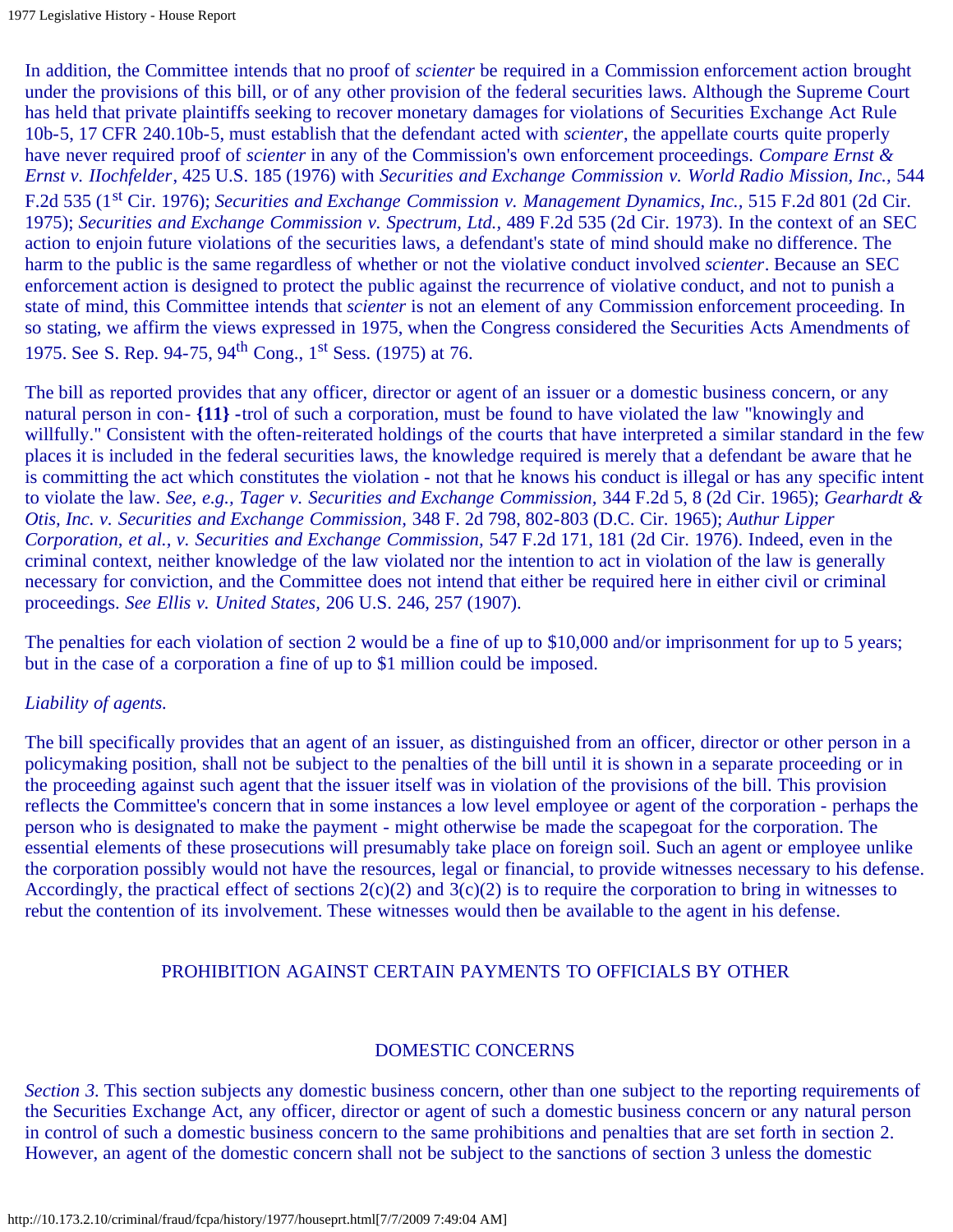concern is found to have violated the section.

The term "domestic concern" is defined in the bill to mean any corporation, partnership, association, joint-stock company, business trust, unincorporated organization or sole proprietorship, which is owned or controlled by individuals who are citizens or nationals of the **{12}** United States, which has its principal place of business in the United States, or which is organized under the laws of a State of the United States or any territory, possession, or commonwealth of the United States.

By so defining domestic concern, the committee intends to reach not only all U.S. companies other than those subject to SEC jurisdiction, but also foreign subsidiaries of any U.S. corporation. The committee found it appropriate to extend the coverage of the bill to non-U.S. based subsidiaries because of the extensive use of such entities as a conduit for questionable or improper foreign payments authorized by their domestic parent.<sup>(2)</sup>

The committee believes this extension of U.S. jurisdiction to so-called foreign subsidiaries is necessary if the legislation is to be an effective deterrent to foreign bribery. Failure to include such subsidiaries would only create a massive loophole in this legislative scheme through which millions of bribery dollars will continue to flow. The Committee believes that the qualified extraterritorial application of this bill clearly supported by the legislative principles of international law.  $(3)$ 

The term "control" is defined as the power to exercise a controlling influence over the management or policies of a domestic concern. Any person who owns beneficially, either directly or through one or more controlled domestic concerns, more than 50 per cent of the voting securities of a domestic concern, shall be presumed to control such corporation and any person who does not so own more than 50 percent of the voting securities of such corporation shall be presumed not to have such control.

The term "interstate commerce" is defined to mean trade, commerce, transportation, or communication among the several States, or between any foreign country and any State, or between any State and any place or ship outside thereof. The term includes the intrastate use of a telephone or other interstate means of communication and the intrastate use of any other interstate instrumentality.

Violations of the prohibition in section 3 by domestic concerns would be investigated and prosecuted by the Justice Department. Since the Securities Exchange Act of 1934 provides the SEC with authority to enforce its provisions including those of section 2 by civil injunction, the committee provided similar authority for the Justice Department to enforce the provisions of this sections [sic].

The penalties for each violation of this provision would be a fine of up to \$10,000 or imprisonment for up to 5 years, or both, but in the case of a corporation a fine of up to \$1 million could be imposed.

*[CBO estimate omitted]*

DEPARTMENT OF STATE *Washington, D.C., April 20, 1977.*

**{16}** Hon. Harley O. Staggers. *Chairman, Committee on Interstate and Foreign Commerce.*

Dear Mr. Chairman: The Secretary has asked me to reply to your letter of March 7, requesting the Department of State's views on H.R. 3815, a bill to amend the Securities Exchange Act to make it unlawful for specified persons to make certain payments to foreign officials and other foreign persons.

The administration has carefully reviewed the problem of foreign bribery, and has made its views known through Secretary of the Treasury Michael Blumenthal's testimony on S. 305 before the Senate Banking Committee on March 16, 1977. The Administration agrees with the aims of both S. 305 and H.R. 3815 and is in the process of suggesting improvements to them. The Department of State is hopeful that a law can be passed which will aid the Government's efforts to deter bribery of public officials abroad.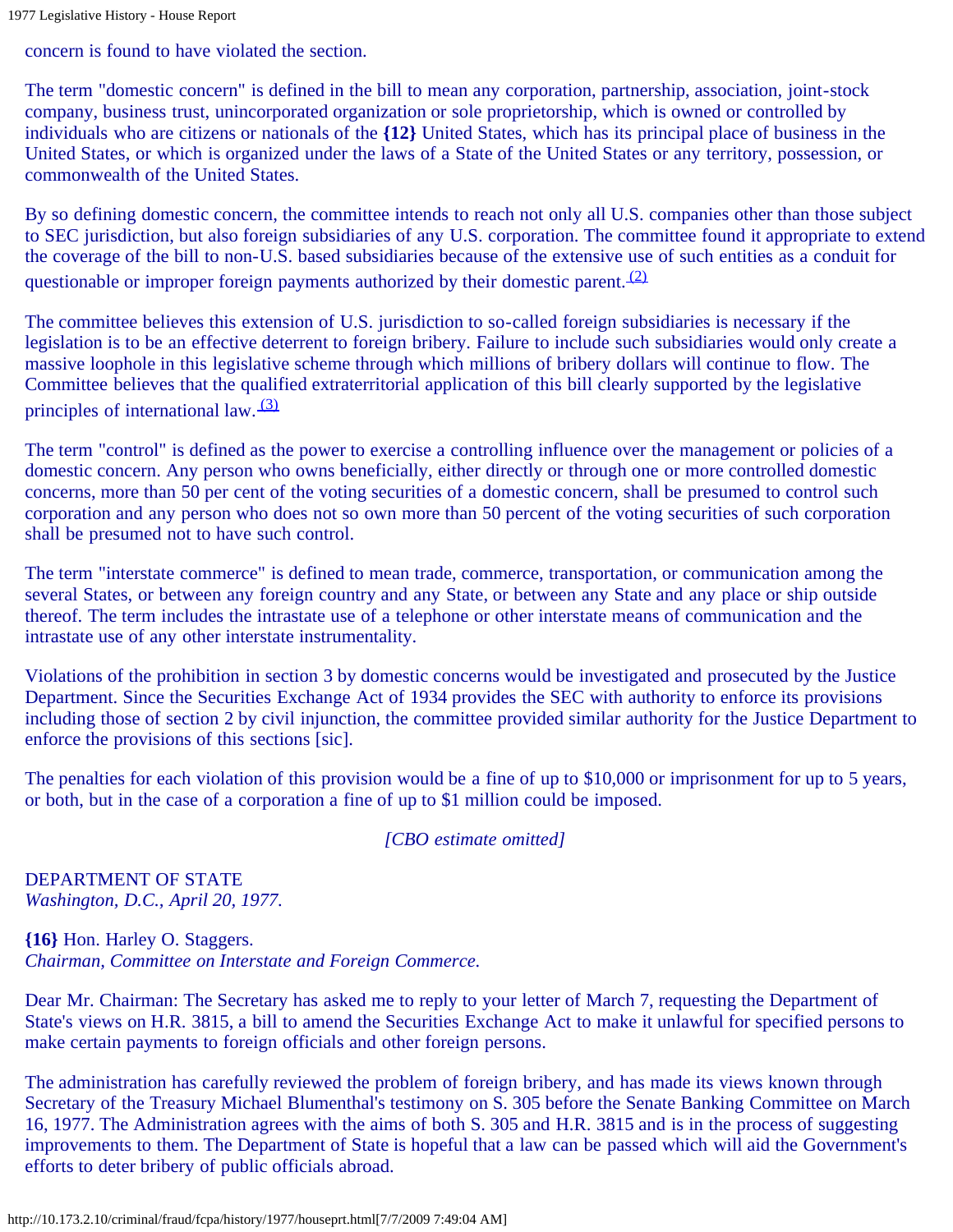The Office of Management and Budget advises that from the standpoint of the administration's program there is no objection to the submission of this report.

Sincerely,

Douglas J. Bennet, Jr., *Assistant Secretary for Congressional Relations.*

**{17}**

#### DEPARTMENT OF JUSTICE, *Washington, D.C., April 20, 1977*

#### Hon. Harley O. Staggers, *Chairman, Interstate and Foreign Commerce Committee, House of Representatives, Washington D.C.*

Dear Mr. Chairman: As previously indicated to the Senate Banking Committee, the Administration firmly supports legislation which would proscribe the bribery of foreign public officials by American businesses and their representatives. Accordingly, we are in complete accord with the aims and objectives of H.R. 3815 which would directly criminalize such illicit practices. Secretary Blumenthal will be testifying before the Committee on H.R. 3815 and will fully elaborate the Administration's position with respect to the issue of foreign payments. The purpose of this letter is to directly address our specific concerns regarding the enforcement provisions of H.R. 3815 and to point out certain apparent weaknesses of the Bill.

As the Department that will be ultimately responsible for criminally prosecuting any violations of H.R. 3815, we are acutely sensitive to the need for the Bill to provide an effective mechanism for detecting and investigating suspected violations of its provisions. Our experience in combatting domestic political corruption, coupled with our own recent efforts to develop prosecution [sic] involving the bribery of foreign officials amply demonstrates the difficulties of gathering sufficient credible and admissible evidence to support prosecution. By its very nature the bribery of public officials is covert and generally involves consensual parties who go to great lengths to conceal the transaction. When the official involved is a representative of a foreign government and most of the critical acts take place outside of the country, the problems of detection, investigation and prosecution are necessarily compounded.

Considering the anticipated enforcement problems associated with any statute which would proscribe bribery of foreign officials, we believe it imperative that we be in a position to rapidly mobilize maximum available investigative responsibility between the Securities and Exchange Commission and the Federal Bureau of Investigation. Rather than create such an anomaly, the Administration proposes instead to retain present Securities and Exchange Commission jurisdiction over illicit foreign payments by issuers subject to their registration requirements while simultaneously assigning criminal investigative jurisdiction to the Federal Bureau of Investigation for such cases regardless of the identity of the briber. This is in accord with current practices involving alleged domestic corruption by issuers and their representatives and experience has shown that it in no way restricts the Securities and Exchange Commission from continuing its own civil investigative efforts designed to protect the investing public.

The Department fully recognizes the expertise developed by the Securities and Exchange Commission over the past several years in the area of illicit foreign payments and believes they must play a vital role in any future attempt to deter and eradicate once and for all bribery of foreign officials by American issuers. Through their voluntary disclosure program they have performed a vital public service **{18}** in exposing the pervasive and apparently longstanding practice of some businesses to engage in such illicit practices. Their proposed Rules governing corporate record keeping, if promulgated, should further thwart attempts by issuers to conceal such payments and will presumably result in many fertile investigative leads. In order to be in a position to develop credible evidence in admissible form, this expertise, in our view, should be combined with that of the Federal Bureau of Investigation in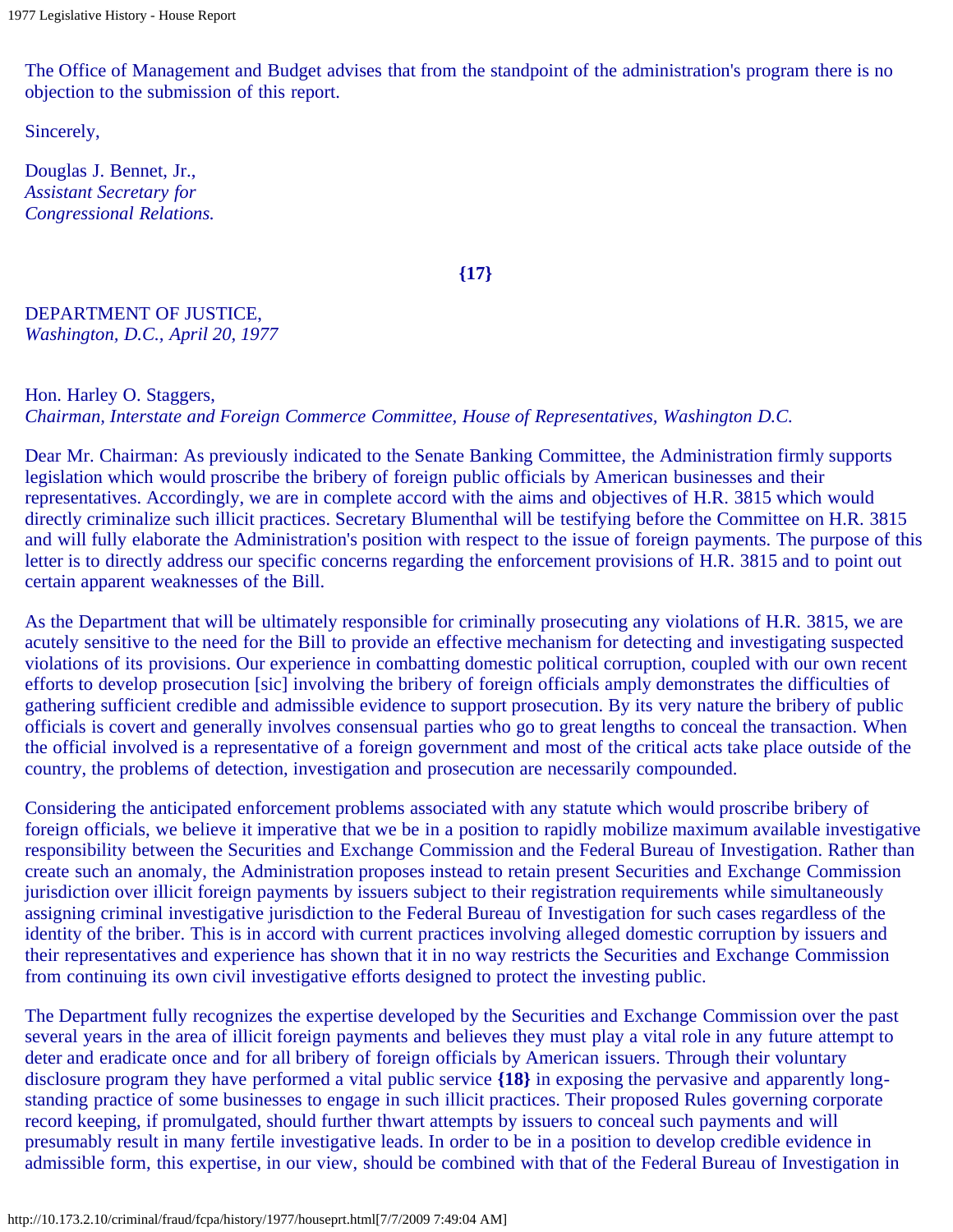investigating corruption and in gathering evidence abroad. By affording jurisdiction over such offenses to the Federal Bureau of Investigation, we would be able to utilize the expertise of both agencies to ensure vigorous and prompt criminal prosecutions of violations of the proposed statute.

Several additional features of H.R. 3815, in our view, pose potential enforcement problems. First, as currently worded the statute would require that the mails or instrumentality [sic] of interstate commerce be directly used to offer or make the prohibited payment. We believe this to be unduly restrictive and suggest instead that the provision be modified so as to provide that the mails or interstate facility need only be used in furtherance of the illicit payment, offer, et cetera.

Second, we believe "acquiesce" by employees or officials is too vague a concept upon which to predicate criminal liability. If by the term you wish to reach those who assist those engaging in the illicit practice, then we suggest that the term is not needed in light of the provisions of sections 2, 3 and 4 of title 18.

Lastly, we wish to comment briefly on the provision of H.R. 3815 which would enable the Department to seek in appropriate cases injunctive relief. While we welcome this authority, we anticipate that in the future relatively few cases will involve continuing criminal activities which would initially lend themselves to such action. While it is conceivable that instances will arise where bribe payments will be made over a period of time possibly linked to the volume of sales, thereby suggesting immediate injunctive action, we expect future cases to primarily involve single bribe instances which will not effectively lend themselves to this preliminary form of judicial action.

I would be more than happy for Department representatives to meet with members of your staff and discuss more fully the points raised in this letter.

Sincerely,

Patricia M. Wald, *Assistant Attorney General, Office of Legislative Affairs.*

**{19}**

#### MINORITY VIEWS TO H.R. 3815, UNLAWFUL CORPORATE PAYMENTS ACT

This legislation would prohibit U.S. corporations from making payments or promises of payments to foreign political or governmental officials. Payments falling within the scope of the bill must be made or offered with the purpose of corruptly influencing an act or decision of the foreign official or inducing that official to use his influence to affect a decision of a foreign government.  $(4)$  We support, without reservation, the goal of H.R. 3815, which is the elimination of foreign bribery. Certainly, any legislation which will restore public confidence in American business and will prevent a continuation of the practices which recently have been disclosed is desirable and should be enacted. We are concerned, however, that the approach adopted by H.R. 3815 is not the most effective to eliminate questionable foreign payments.

In general terms the bill makes certain payments unlawful and imposes criminal sanctions on the making of payments described in the bill. The criminalization approach is contrasted with the approach recommended by Former Secretary of Commerce Elliot Richardson which would have required disclosure of improper payments. We believe that adoption of the disclosure approach would, in no way, imply that payoffs will be condoned as long as they are disclosed. Rather, we believe that this approach would prove ultimately to be a much more effective deterrent than would the provisions of H.R. 3815. This is because the legislation will be extremely difficult, if not impossible, to enforce. Payments falling within the scope of the legislation would include payments made on foreign soil to foreign officials and most of such payments certainly require the active cooperation of foreign individuals and governments. Without such cooperation, the difficulties of obtaining witnesses and evidence to successfully investigate and prosecute the case would be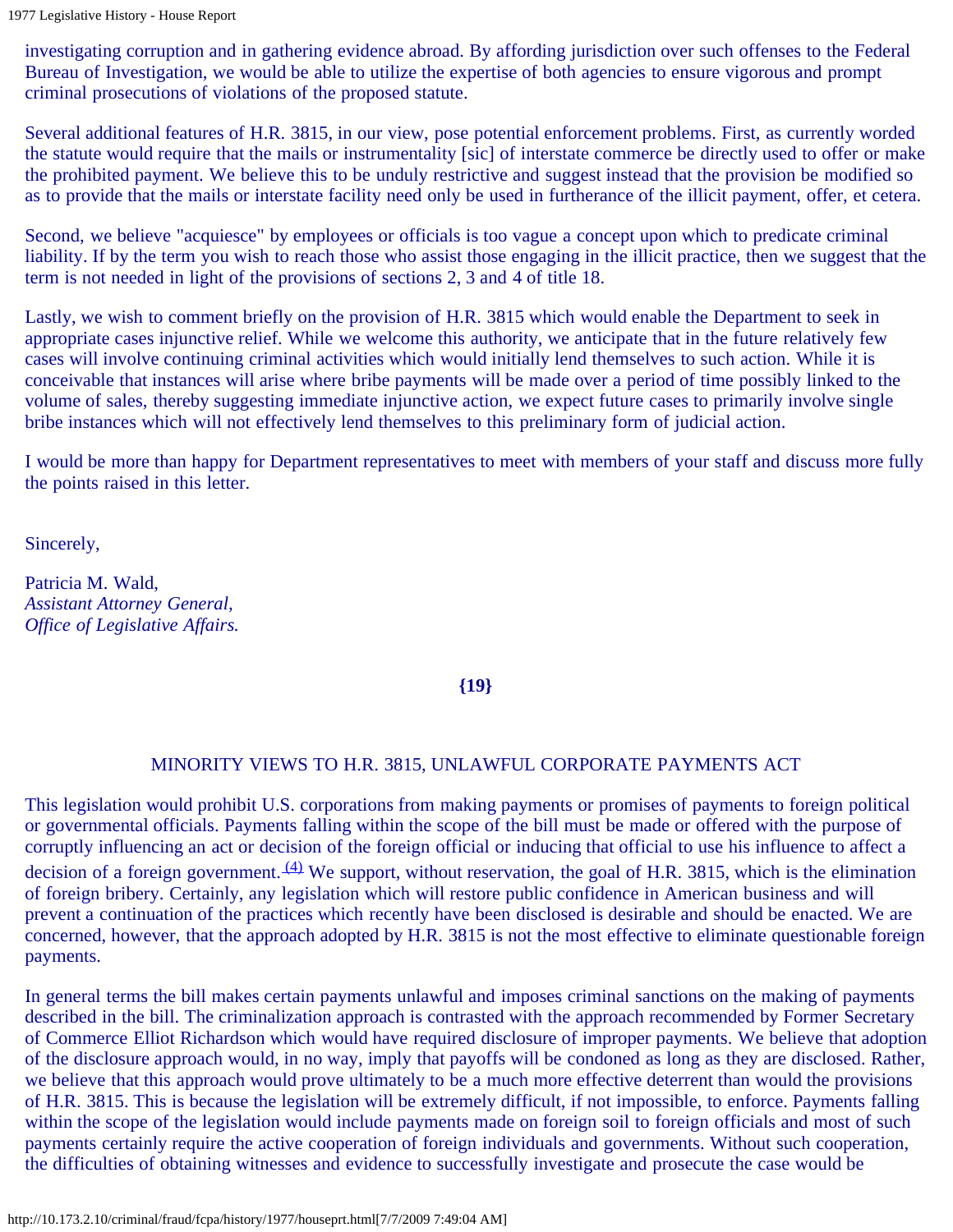insurmountable.

The difficulties of the criminalization approach to dealing with the problems of questionable foreign payments were reiterated by Secretary of the Treasury Blumenthal when he testified before the Consumer Protection and Finance Subcommittee. At that time he stated:

I have always felt a criminal statute such as this one will not be easy to enforce, particularly because it does involve acts that take place in other countries, the whole ques- **{20}** -tion of extra territoriality and gets you into questions of availability of witnesses, gets you into the question of acts taken in other jurisdictions in which the laws are different...we must not underestimate the difficulties of enforcement that in any case will result from this kind of legislation.

Former Secretary of Commerce Elliot Richardson expressed similar fears which are highlighted in the report of the President's Task Force on Questionable Payments Abroad:

The Task Force has concluded, however, that the criminalization approach would represent little more than a policy assertion, for the enforcement of such a law would be very difficult if not impossible. . . The Task Force has concluded that unless reasonably enforceable criminal sanctions were devised, the criminal approach would represent poor public policy.

We believe that legislation that cannot be effectively enforced will do little to deter payoffs. On the other hand, disclosure could be a very effective deterrent especially in combination with the other sanctions against such payments which exist in present securities, antitrust, tax and criminal law. We are concerned that the committee may have constructed a paper tiger which in the long run will do little to discourage conduct which we all believe has no place in the American business community.

We note that in this regard that the disclosure concept in the political area was finally utilized in the Federal Election Campaign Act of 1971. Its effect has been dramatic when compared to the nearly 50 years of benign neglect given unlawful political contributions prior to that time. Hopefully, H.R. 3815 will not be a law shielding corruption for 50 years before the effective deterrent to foreign bribery - full disclosure - is required.

The legislation also sets up a curious division in enforcement responsibilities between the Securities and Exchange Commission and the Department of Justice. This is because the bill amends the Securities and Exchange Act of 1934 as well as the criminal code, thereby giving the SEC authority to enforce the provisions of the bill as they apply to companies regulated by the Commission with the Department of Justice enforcing the bill with respect to all other domestic companies falling within the scope of the bill. We believe that this split in enforcement responsibility is unwise for several reasons.

The investigation of illegal payoffs to foreign officials is at best only indirectly related to the SEC's primary responsibility which is the protection of investors. We are reluctant to see the Commission redirect its already limited resources away from carrying out its primary mission of protecting investors to investigating foreign bribery. This is especially true when there is another body within the government more suited to that role - that is, the Department of Justice. The bill gives the Justice Department enforcement authority with respect to those companies not regulated by the SEC. We see no good reason for establishing two different programs to enforce the act in two different Federal entities - the SEC and the Department of Justice. Certainly this aspect of the Legislation does nothing to advance the cause of governmental efficiency.

**{21}** Further, we note that responsibility for investigating and prosecuting domestic bribery cases rests solely within the Department of Justice. It remains a mystery to us why the committee would choose to split enforcement responsibility with respect to foreign bribery when enforcement authority for a related crime - domestic bribery resides in the Department of Justice.

During committee consideration of this bill it was argued that this split was necessary so that the committee could retain jurisdiction over the subject matter dealt with in the legislation. If protection of jurisdictional turf is the only thing at stake here, then only the Judiciary Committee need be concerned. However, we believe that the split in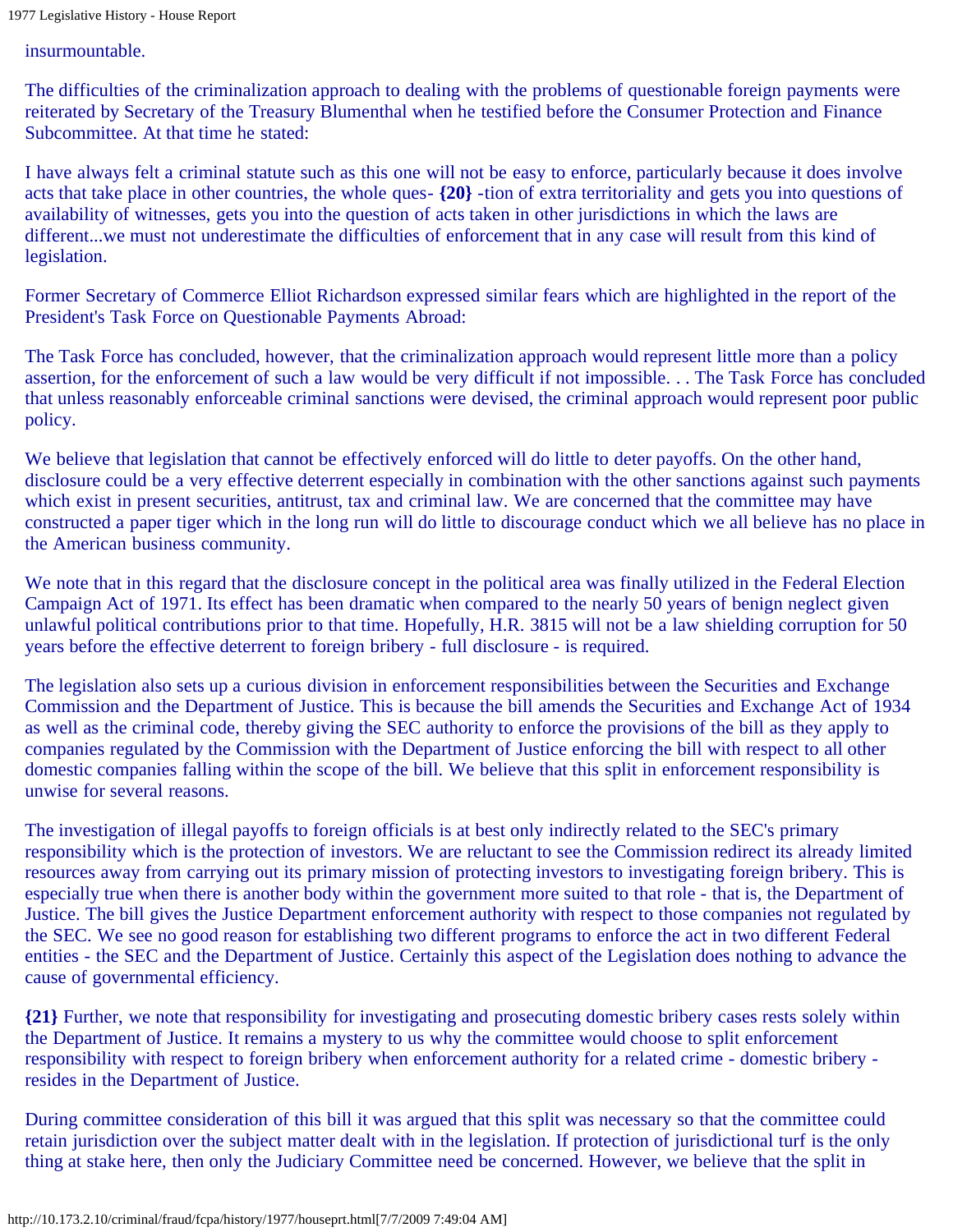responsibility between the Justice Department and SEC which is now found in the bill could have an adverse impact on U.S. foreign policy. As pointed out above, H.R. 3815 does not affect domestic bribery - that is already unlawful under title 18. H.R. 3815 is a measure aimed exclusively at illegal foreign activity. Its enactment will invite employees of the SEC - a quasi-legislative agency - to be running all over the world either reincarnating the "ugly American" or creating SEC American foreign policy.

Those supporting this curious split of authority argue that the Department of Justice as a part of the Executive Branch might be more aware fo the political ramifications of vigorous enforcement of the bill and would, therefore, fail to prosecute violators vigorously. If our colleagues in the Majority, however, are distrustful of the Department of Justice, the answer is certainly not placing in other agencies authorities that more properly belong in the Department of Justice. Indeed, such an approach merely delays making the Department of Justice a more even-handed law enforcement agency.

Samuel L. Devine James T. Broyhill Clarence J. Brown Joe Skubitz James M. Collins Edward Madigan Carlos J. Moorhead Norman F. Lent

1. For example, Rule 2(e) of the Commission's Rule of Practice, 17 CFR 201.2(e), authorizes the Commission to censure, suspend, or bar professionals, such as accountants and lawyers, from practicing before the Commission. A public or private Rule 2(e) proceeding might, in the Commission's view, be preferable, or used in addition to a civil injunctive action or criminal referral, in particular cases.

2. A survey of public documents filed with the Securities and Exchange Commission which disclose questionable or improper payment activities show that at least 64 U.S. public corporations made such payments through foreign subsidiaries. Of those companies, 19 corporations have made payments aggregating \$1 million or more over various periods of time.

3. As a general rule, the application of federal criminal law is limited to the territory of the United States. However, there are a number of Federal statutes with criminal sanctions which have extraterritorial applications: 18 U.S.C. § 1546 (fraud and misuse of visas, permits, and other entry documents), 18 U.S.C. § 2314 (transportation of stolen goods, securities, moneys, fraudulent state stamps, or articles used in counterfeiting), 18 U.S.C. § 2381 (treason committed "within the United States or elsewhere"), 50 App. 18 U.S.C. § 1 et seq. (Trading with the Enemy Act), 15 U.S.C. § 776 et seq. (Securities Exchange Act of 1934), 15 U.S.C. § 1-7 (Sherman Anti-Trust Act), 15 U.S.C. § 41 et seq. (Federal Trade Commission Act), et cetera.

The cases indicate that in the extraterritorial application of U.S. law by the Congress, "[sic]*United States v. Erdos,* 474 F.2d 157, 159 (4<sup>th</sup> Cir. 1973). "From the body of international law, Congress may pick and choose whatever recognized principle of national jurisdiction is necessary to accomplish the purpose sought by the legislation, *United States v. Rodriguez*, 182 F. Supp. 479, 491 (S.D. Cal. 1960).

There are a number of theories of legislative jurisdiction under international law, at least three of which are applicable here. See, "Jurisdiction with Respect to Crime-Draft Convention, with Comment, Prepared by the Research in International Law the Harvard Law School" 29 *American Journal of International Law* (Supp.) 439 (1935) and American Law Institute, *Restatement (Second) of the Law of Foreign Relations of the United States,* ch. 2 (1965).

The first of these is the familiar territorial principle *Restatement* § 17. Under this principle, a nation may prescribe rules of law regulating conduct occurring within its territory, regardless of where the effect of the conduct falls. This is the principle Congress in presumed to have relied upon unless its specifically indicates otherwise. *American Banana Co. v. United Fruit Co.,* 213 U.S. 347 (1907).